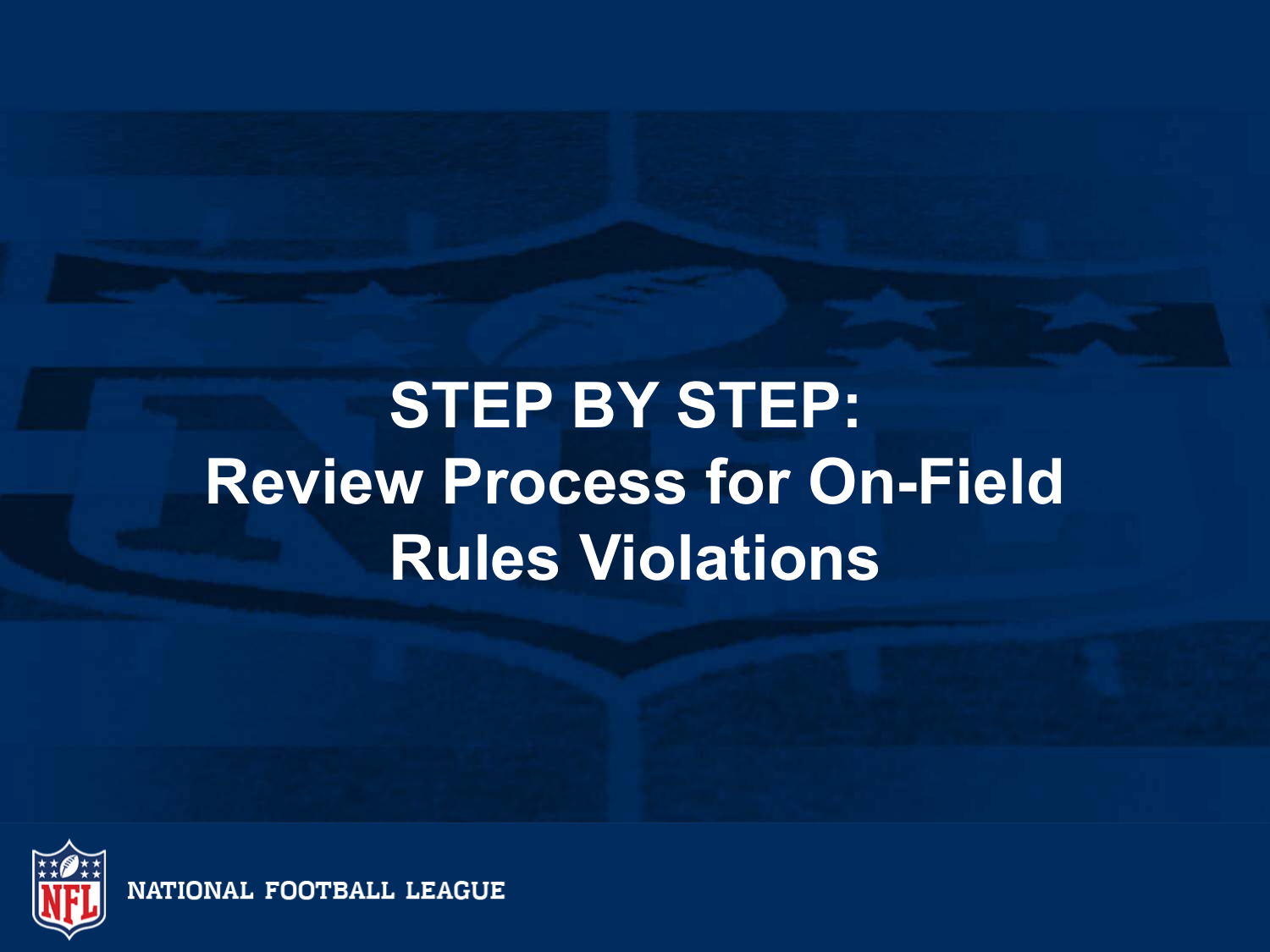$\triangleright$  The process for a play to be reviewed for disciplinary action starts with the NFL Officiating Department reviewing every play of every game.



*The NFL Officiating Command Center in New York.*

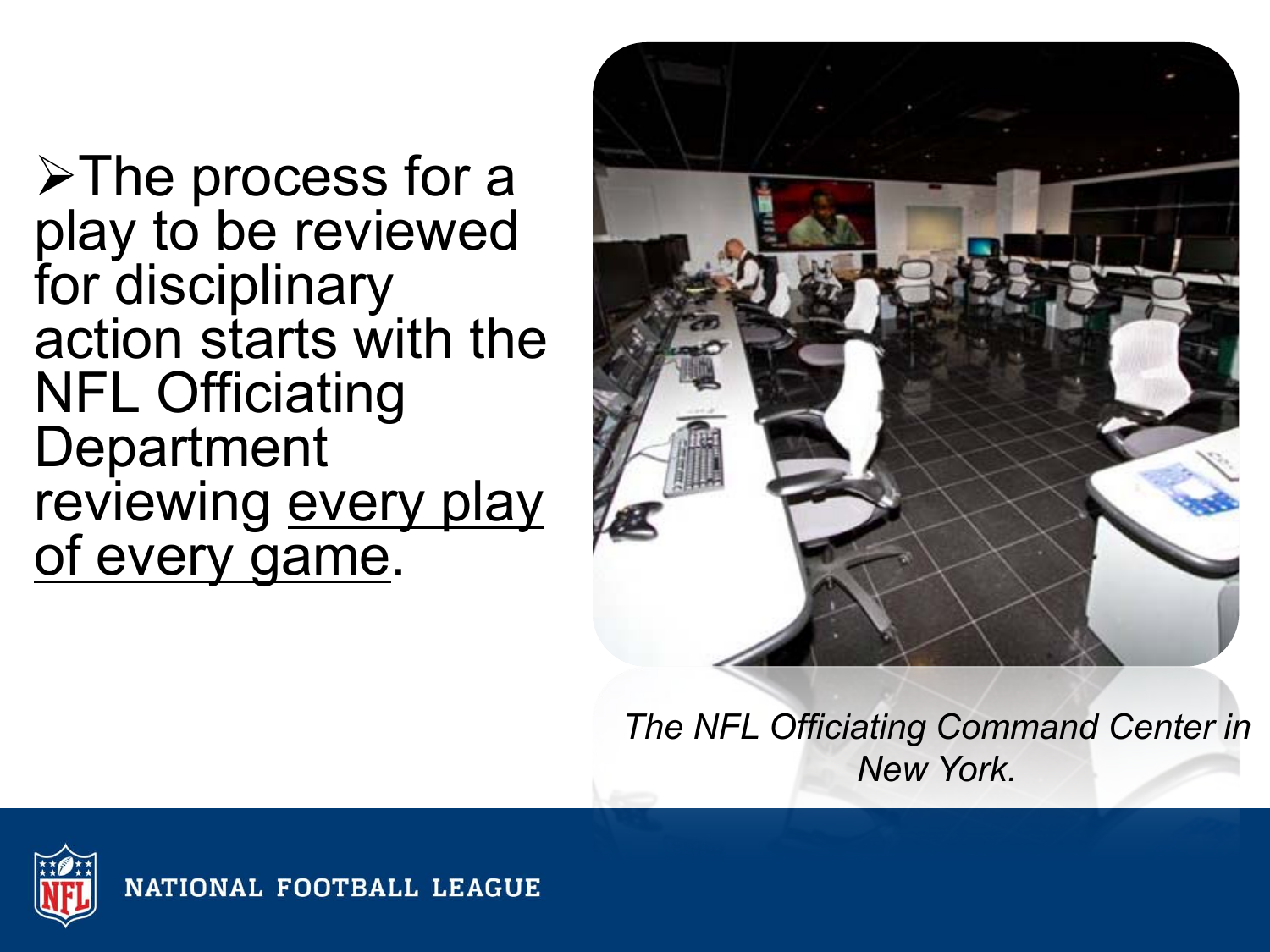

 $\triangleright$  Any play that needs to be reviewed for possible discipline – whether penalized or not – is referred by Officiating to the NFL Football Operations Department.

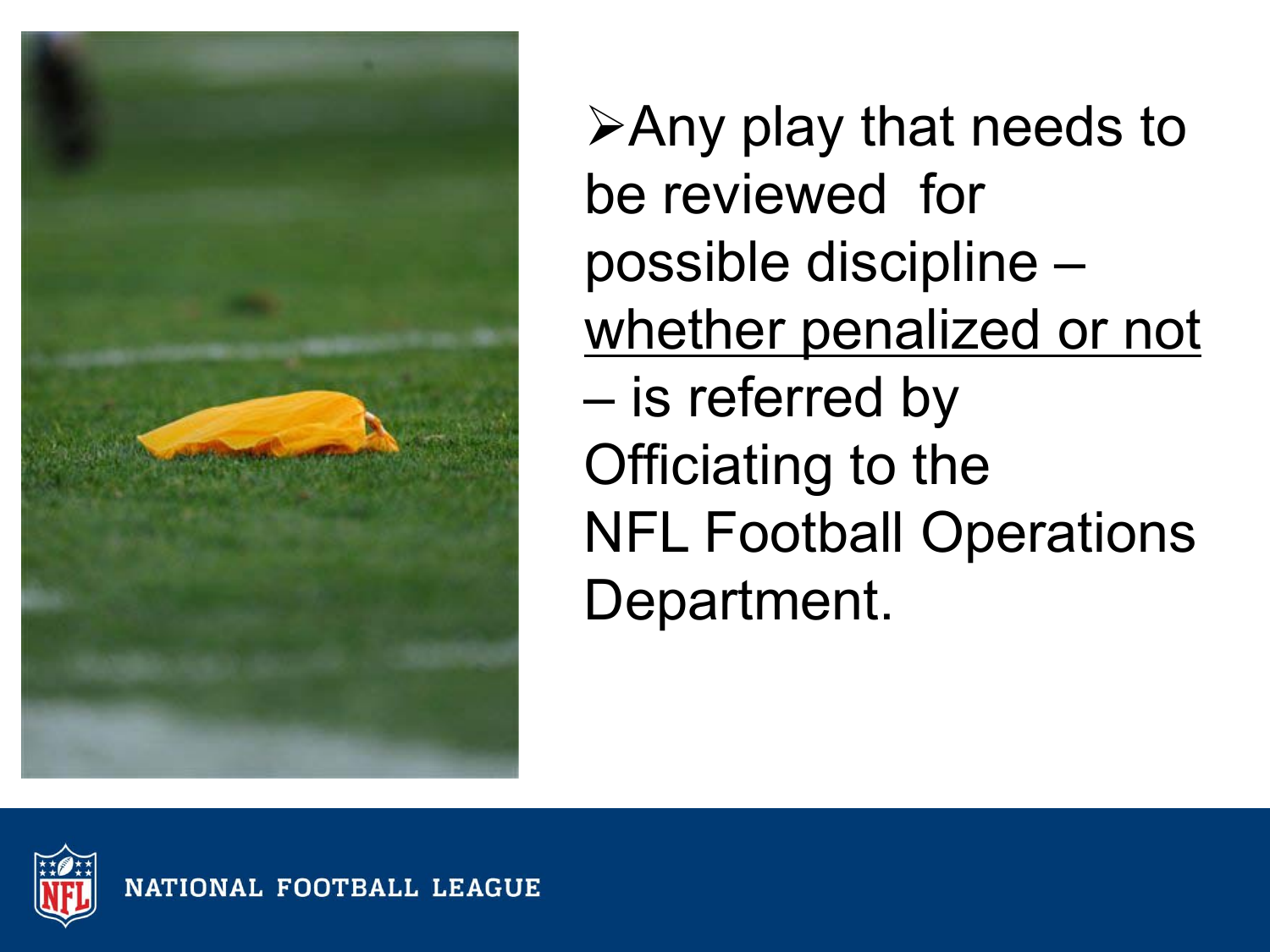- $\triangleright$  Executive Vice President of Football Operations Ray Anderson, a three-year football letterman at Stanford University (1973-1975), and Vice President of Football Operations Merton Hanks (right), a nine-year NFL veteran (1991-1999), make the initial decision to discipline a player for an on-field violation.
- $\triangleright$  Discipline typically consists of a fine.



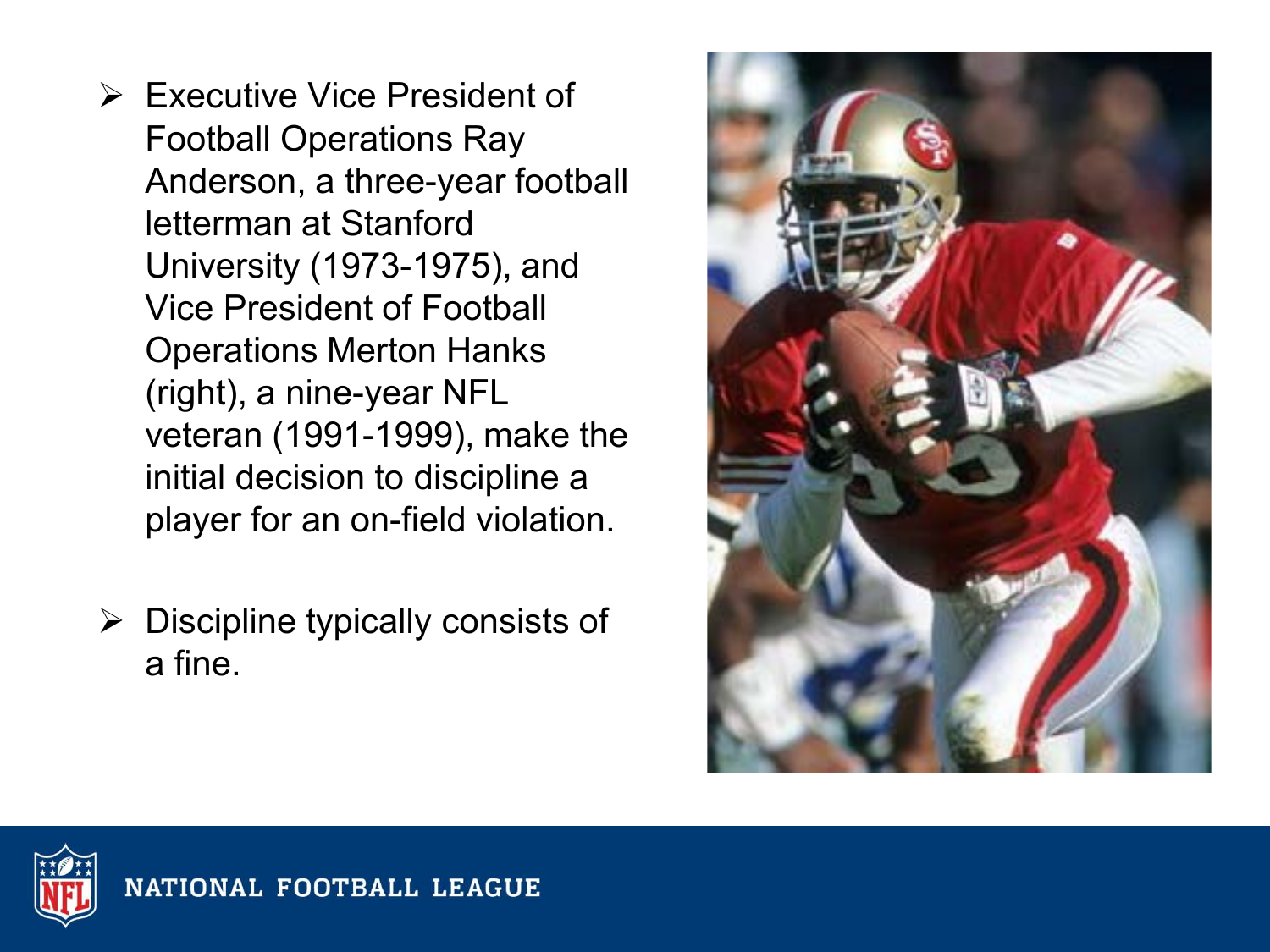

## > Fine amounts are not random.

 $\triangleright$  As per the Collective Bargaining Agreement between the NFL and the NFLPA, the fine schedule is provided to the NFLPA prior to training camp for its review.



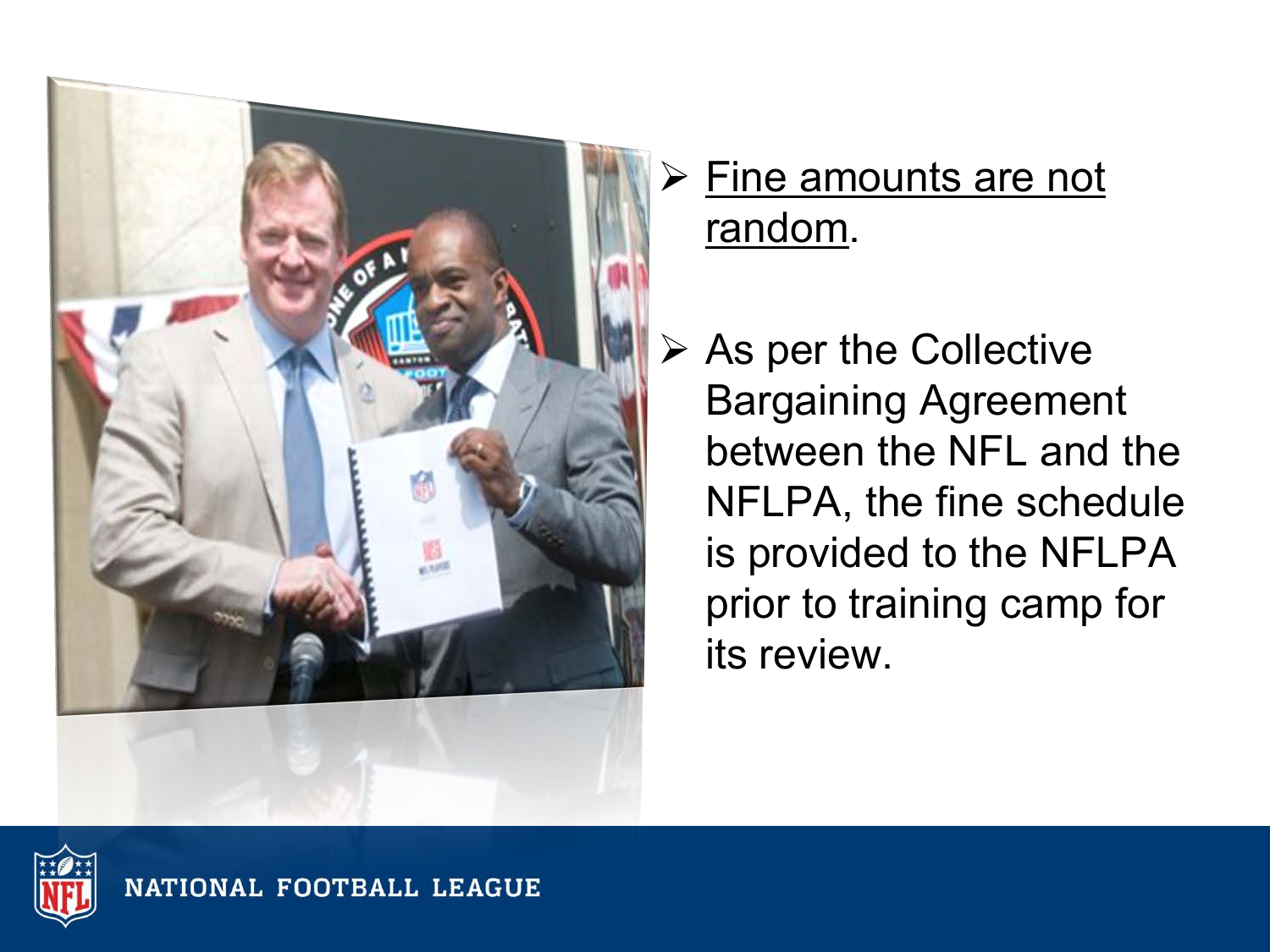$\triangleright$ The 2011 schedule of fines, which was accepted by the NFLPA, serves as the basis for discipline.

 $\triangleright$ This schedule is provided to players prior to each season in the Player Policies Manual.







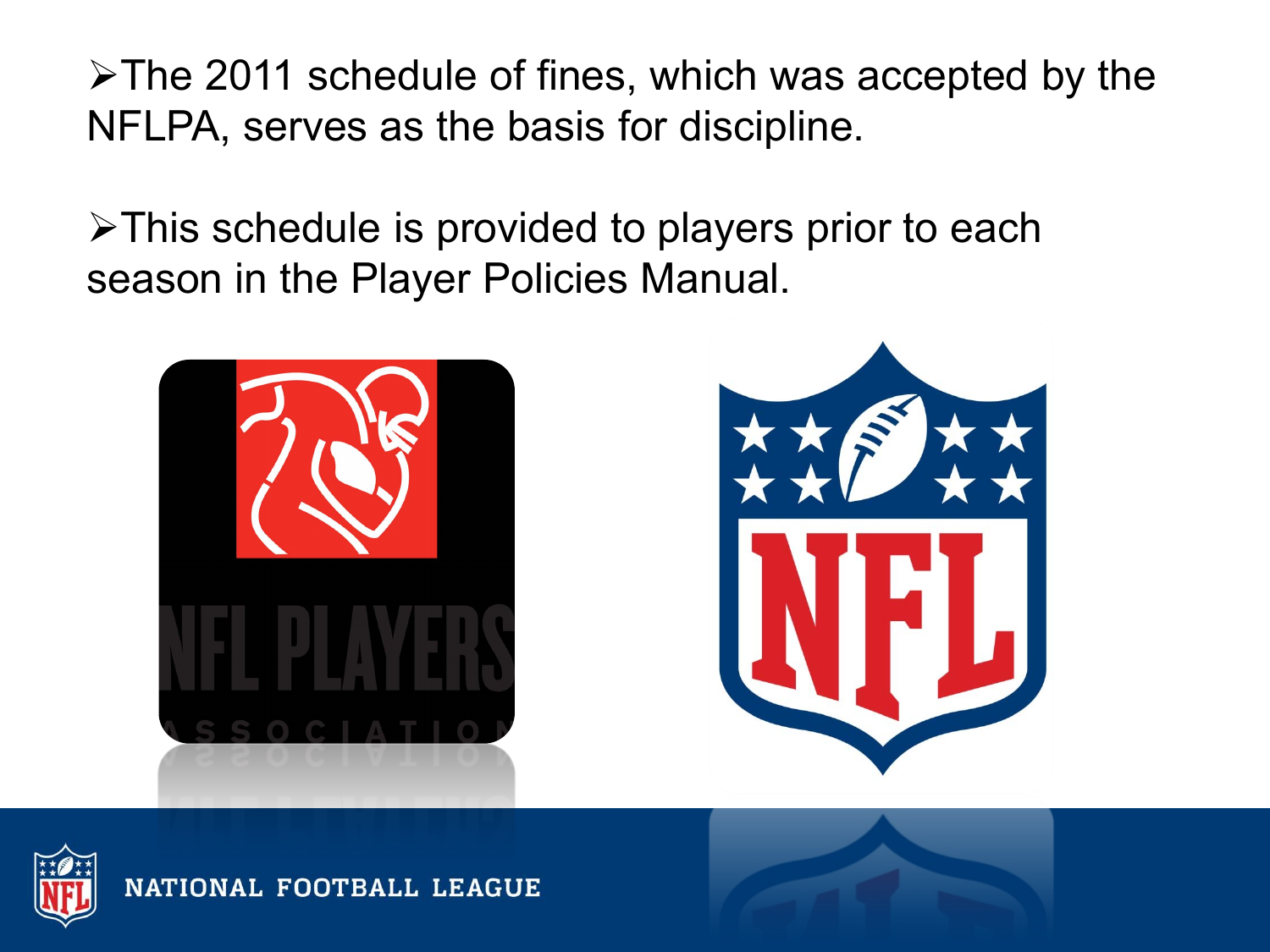#### **FINE SCHEDULE**

| <b>Player Safety Rules and/or Flagrant</b><br><b>Personal Foul</b> | <b>First Offense</b> | <b>Second Offense</b> |
|--------------------------------------------------------------------|----------------------|-----------------------|
| Striking/Kicking/Kneeing                                           | \$7,500              | \$15,000              |
| <b>Horse Collar Tackle</b>                                         | \$15,000             | \$30,000              |
| <b>Face Mask</b>                                                   | \$7,500              | \$15,000              |
| Leg Whip                                                           | \$15,000             | \$30,000              |
| Late Hit                                                           | \$7,500              | \$15,000              |
| Spearing                                                           | \$20,000             | \$40,000              |
| Impermissible Use of the Helmet (including<br>illegal launching)   | \$20,000             | \$40,000              |
| <b>Hit on Defenseless Player</b>                                   | \$20,000             | \$40,000              |
| <b>Blindside Block</b>                                             | \$20,000             | \$40,000              |
| Roughing the Passer                                                | \$15,000             | \$30,000              |
| Low Block                                                          | \$7,500              | \$15,000              |
| <b>Chop Block</b>                                                  | \$7,500              | \$15,000              |

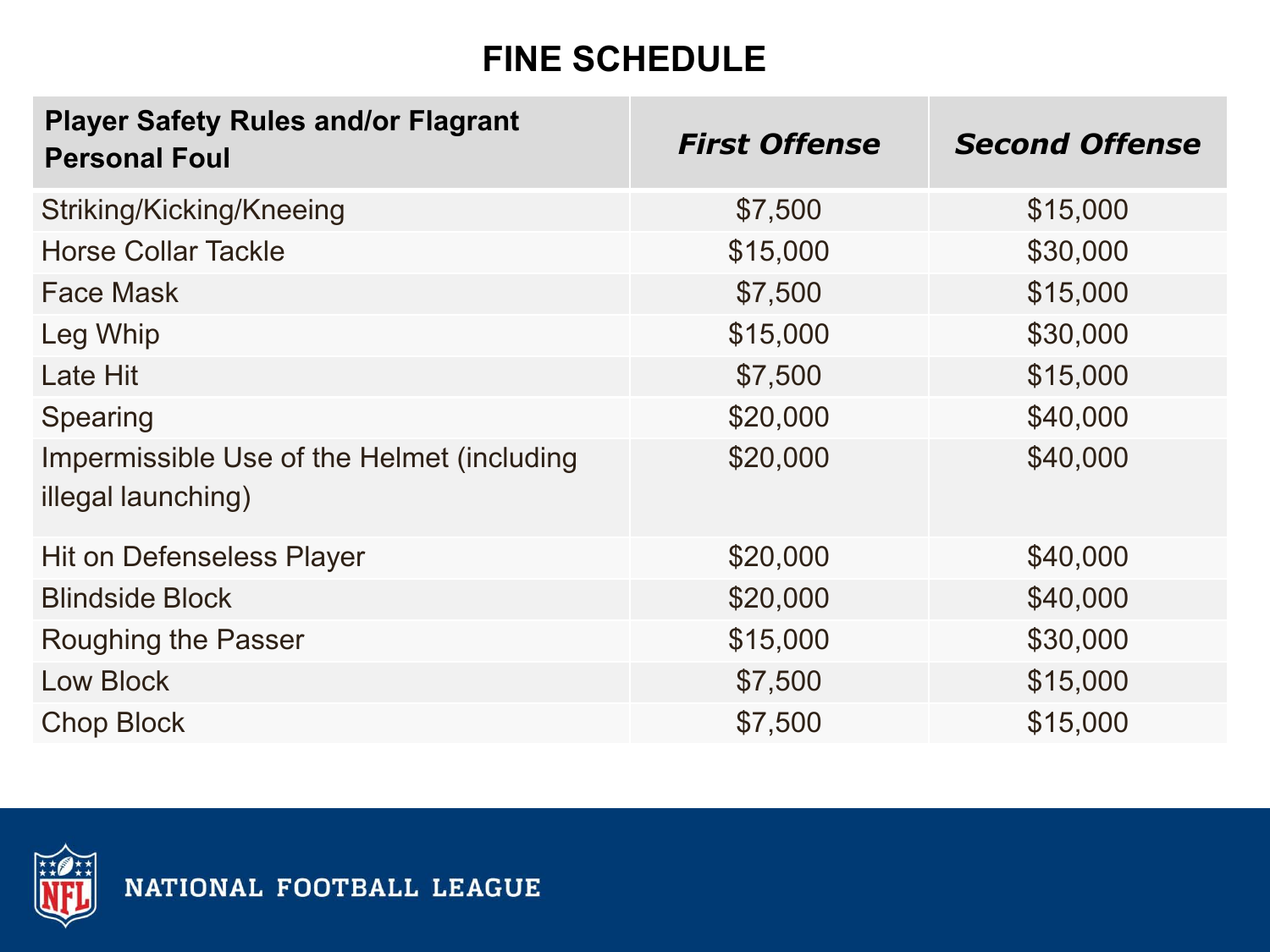#### **FINE SCHEDULE , continued**

| <b>Fighting</b>                                                     | <b>First Offense</b> | <b>Second Offense</b> |
|---------------------------------------------------------------------|----------------------|-----------------------|
| <b>Fighting</b>                                                     | \$25,000             | \$50,000              |
| <b>Unnecessarily Entering Fight Area</b><br>(active involvement)    | \$5,000              | \$10,000              |
| <b>Unnecessarily Entering Fight Area</b><br>(no active involvement) | \$2,500              | \$7,500               |

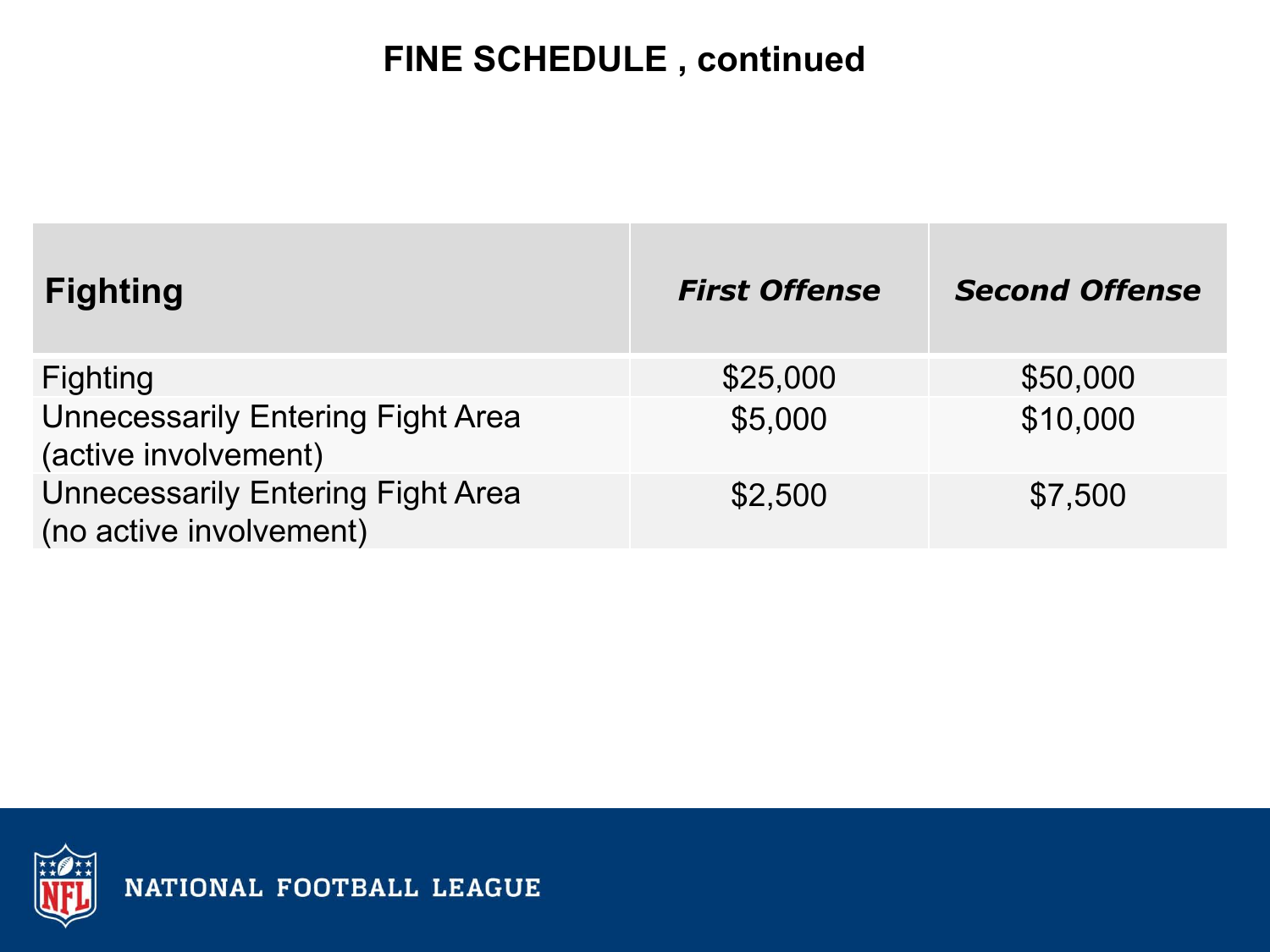#### **FINE SCHEDULE , continued**

| Sportsmanship                                                                                                          | <b>First Offense</b> | <b>Second Offense</b> |
|------------------------------------------------------------------------------------------------------------------------|----------------------|-----------------------|
| <b>Excessive Profanity; other</b><br>Unsportsmanlike Conduct (e.g., toward<br>opponent(s), game personnel, fans, etc.) | \$10,000             | \$20,000              |
| Taunting                                                                                                               | \$7,500              | \$10,000              |
| <b>Football Into Stands</b>                                                                                            | \$5,000              | \$10,000              |

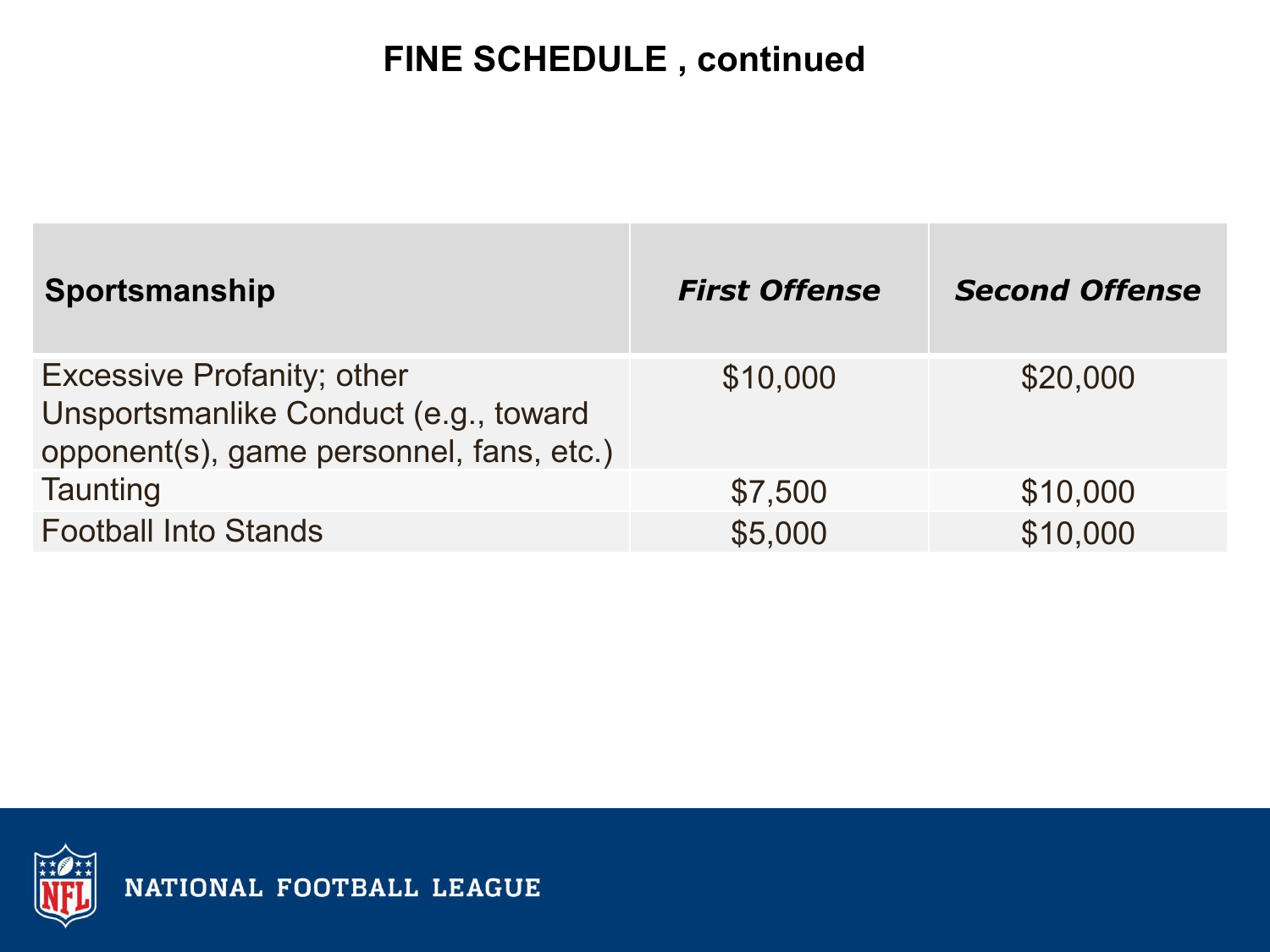

- $\triangleright$  The fine amounts listed are minimums.
- $\triangleright$  Other forms of discipline, including higher fine amounts and suspension, may be imposed based upon the play in question.

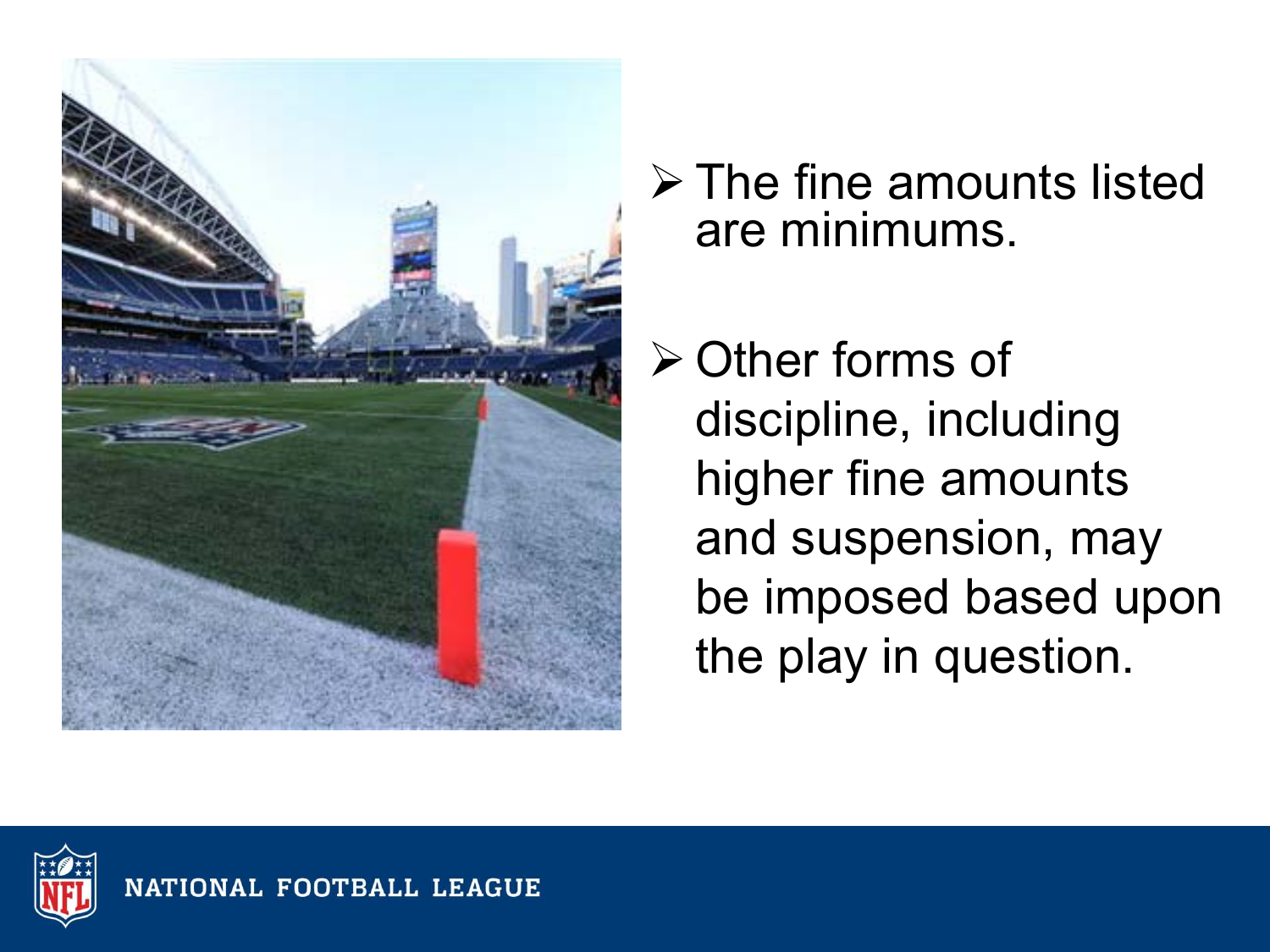- $\triangleright$  A player's history is a factor in the level of discipline imposed.
- $\triangleright$  Players who were fined in 2009 or 2010, and whose fines were either partially or fully upheld on appeal, are considered repeat offenders and subject to more severe discipline.



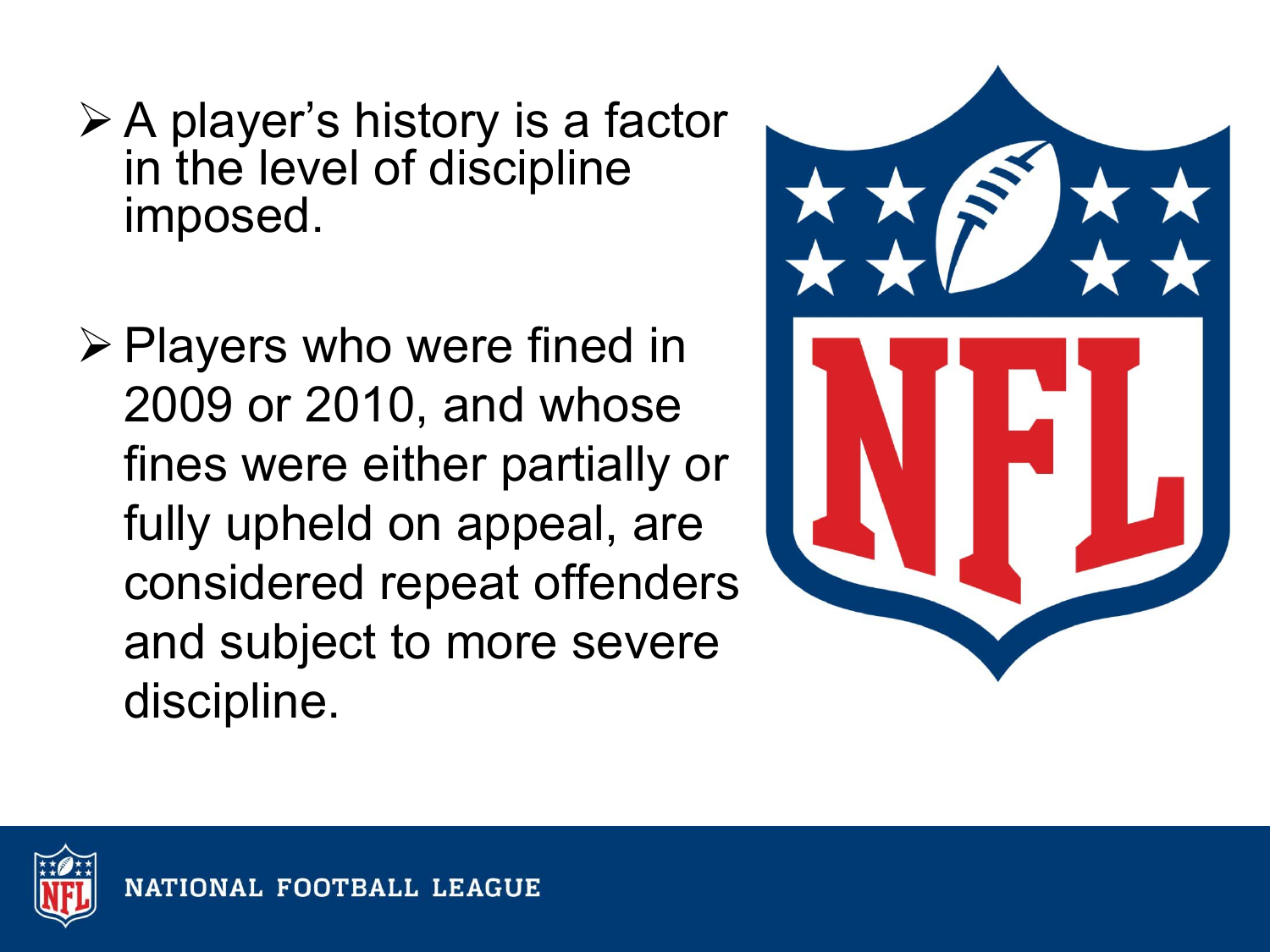

!Discipline in each case is evaluated on its own facts and circumstances.

 $\triangleright$ This includes determining whether the infraction occurred during the normal course of a game or outside the normal course of a game (such as flagrant, unnecessary, avoidable or gratuitous violations).

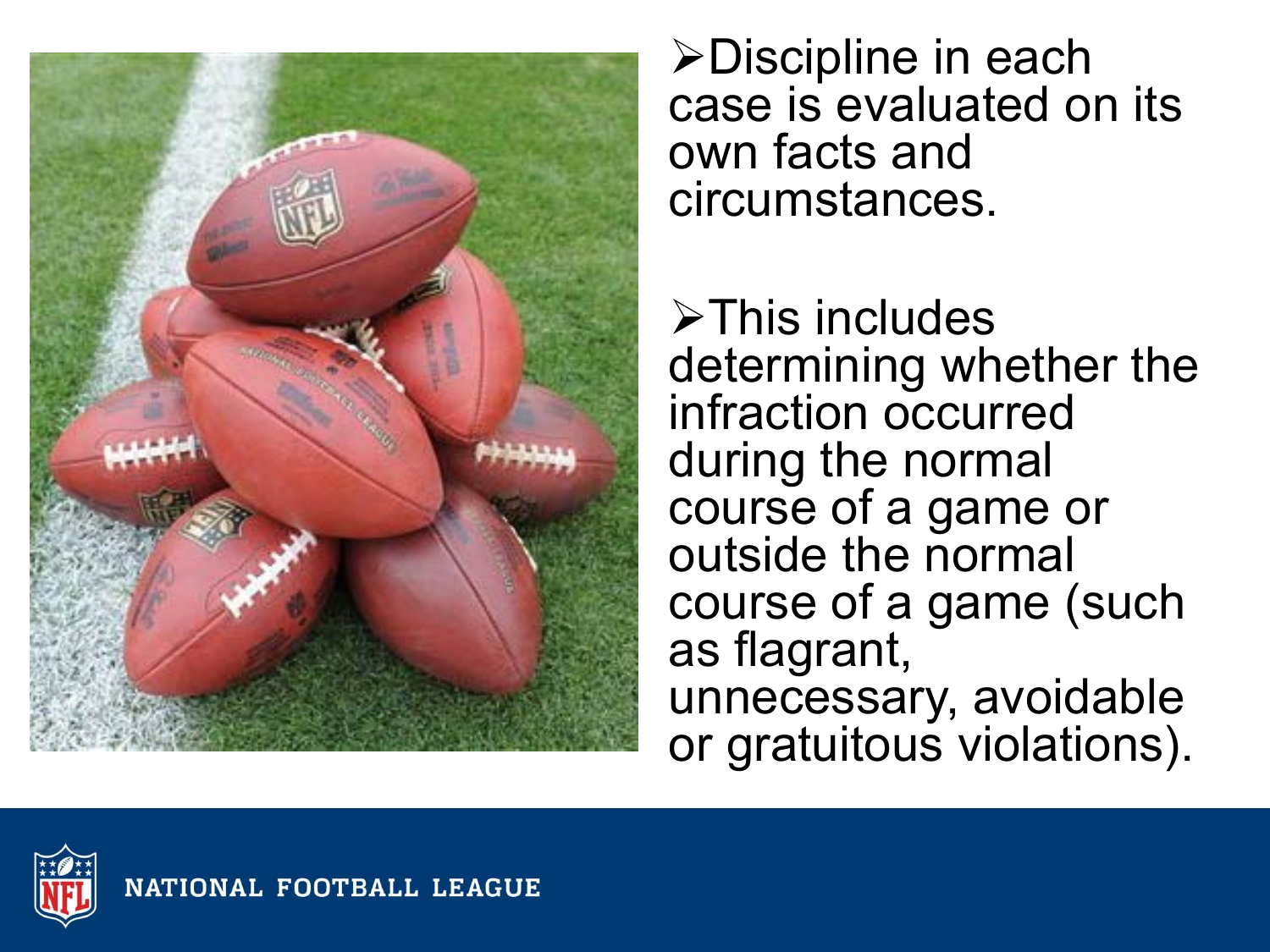

 $\triangleright$  Once a decision to discipline has been reached, players are notified in writing via email, usually on Tuesday following a Sunday game.

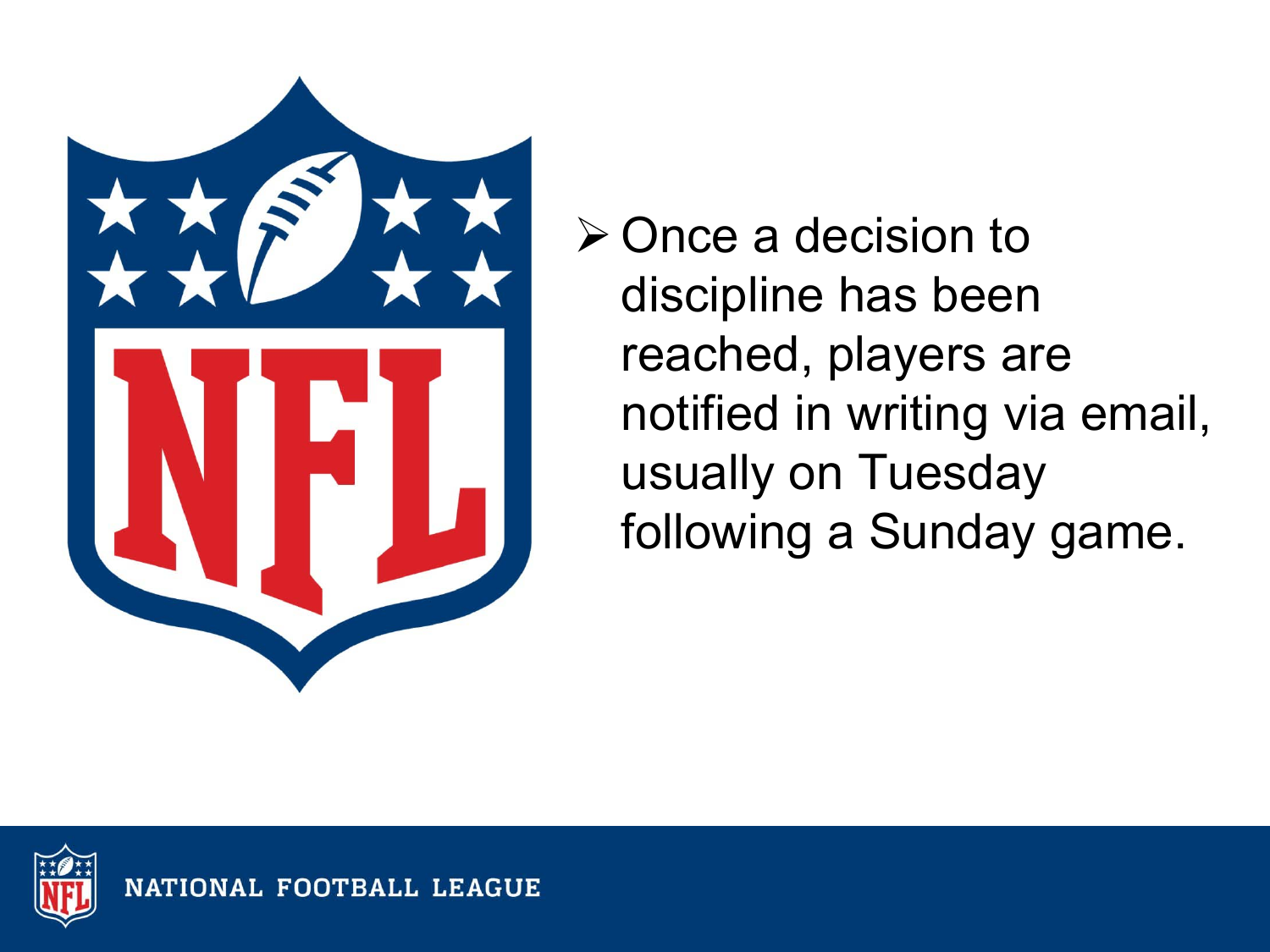### **That correspondence includes the following information:**



the specific rule violation that occurred to trigger the discipline

instructions on how to appeal

instructions on how to view video of the play in question

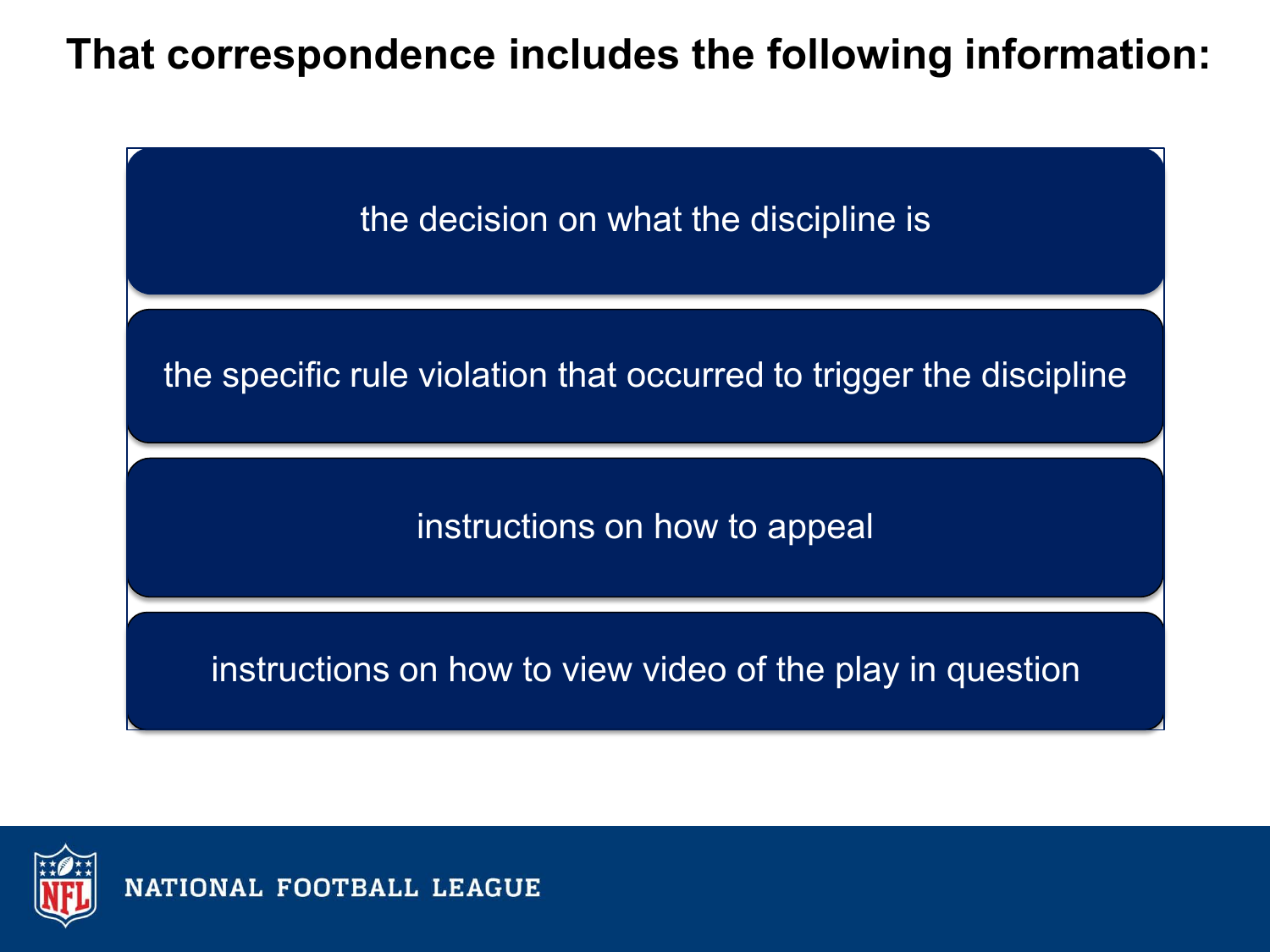Players have three days from the time they are notified of the discipline to appeal.



A hearing is then conducted within 10 days of receiving the notice of appeal.

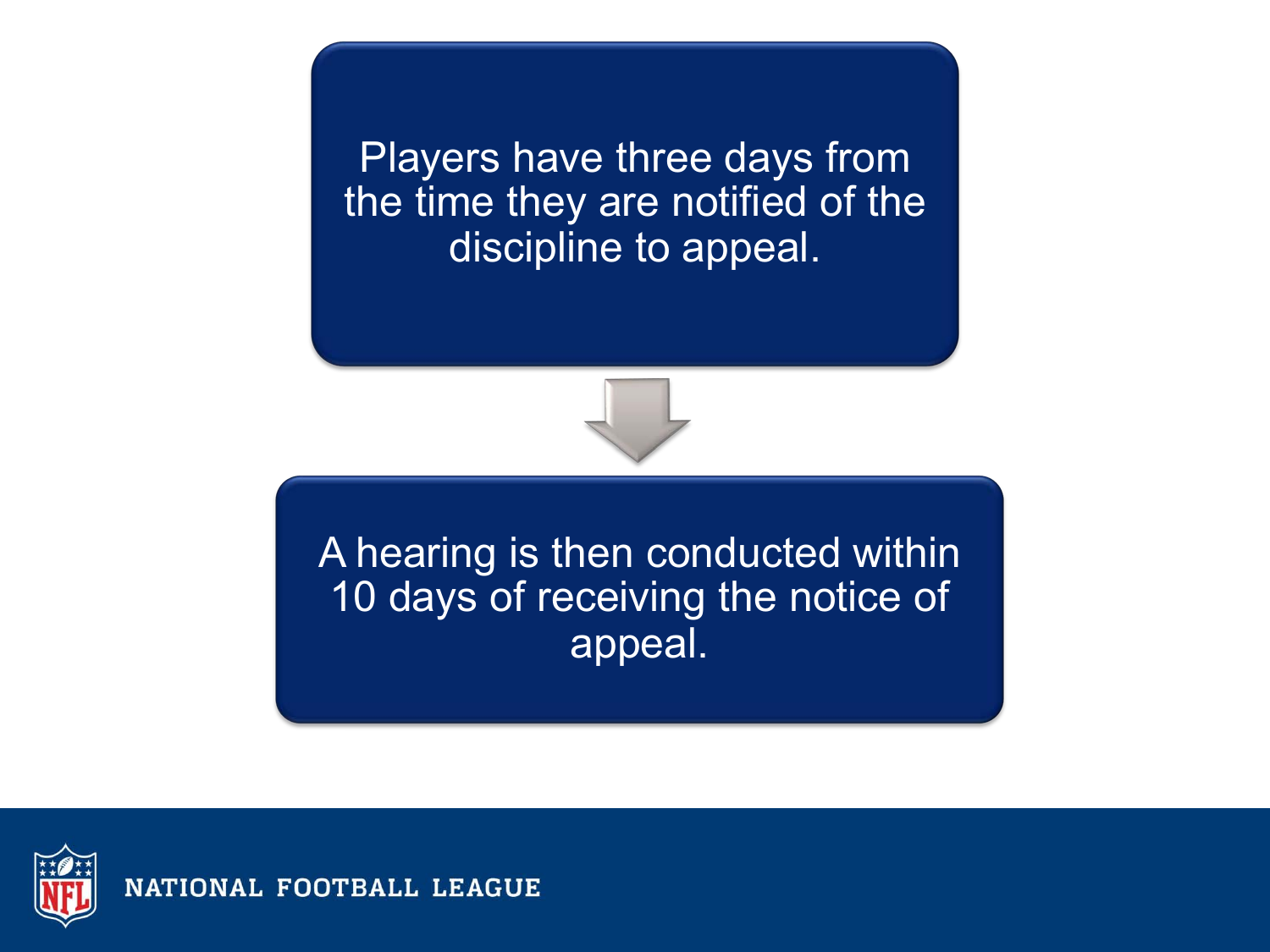- $\triangleright$  Appeals for on-field rules violations are heard in accordance with a 2010 agreement between the NFL and NFLPA.
- $\triangleright$  The jointly appointed and compensated appeals officers are Pro Football Hall of Famer Art Shell (right) and former NFL player and coach Ted Cottrell.



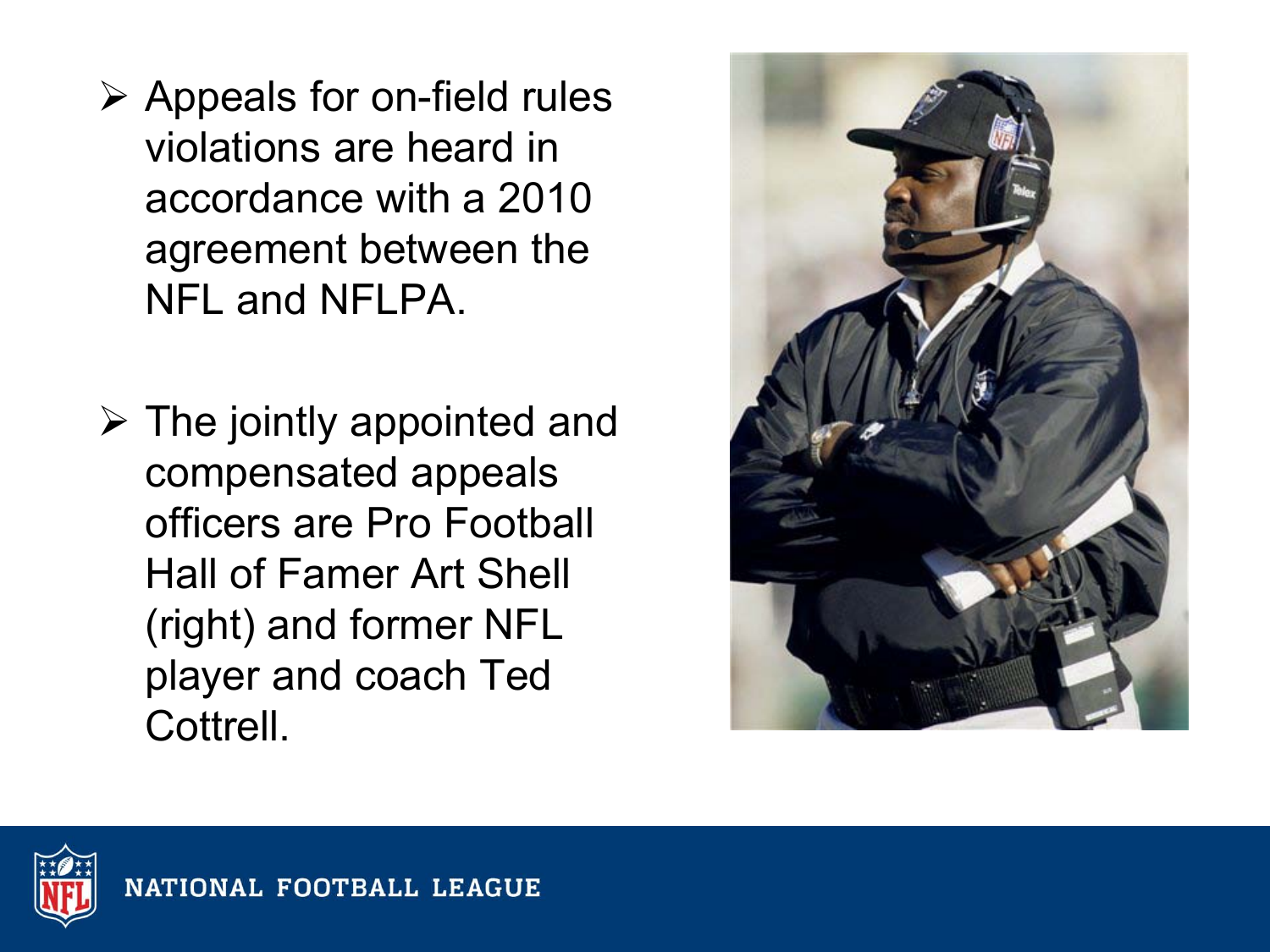

- $\triangleright$  Only after appeals are decided upon by Art Shell or Ted Cottrell (left) is money withheld from a player's paycheck.
- $\triangleright$  As long as players file a timely appeal notice, they will not forfeit any money in advance of the appeal ruling.

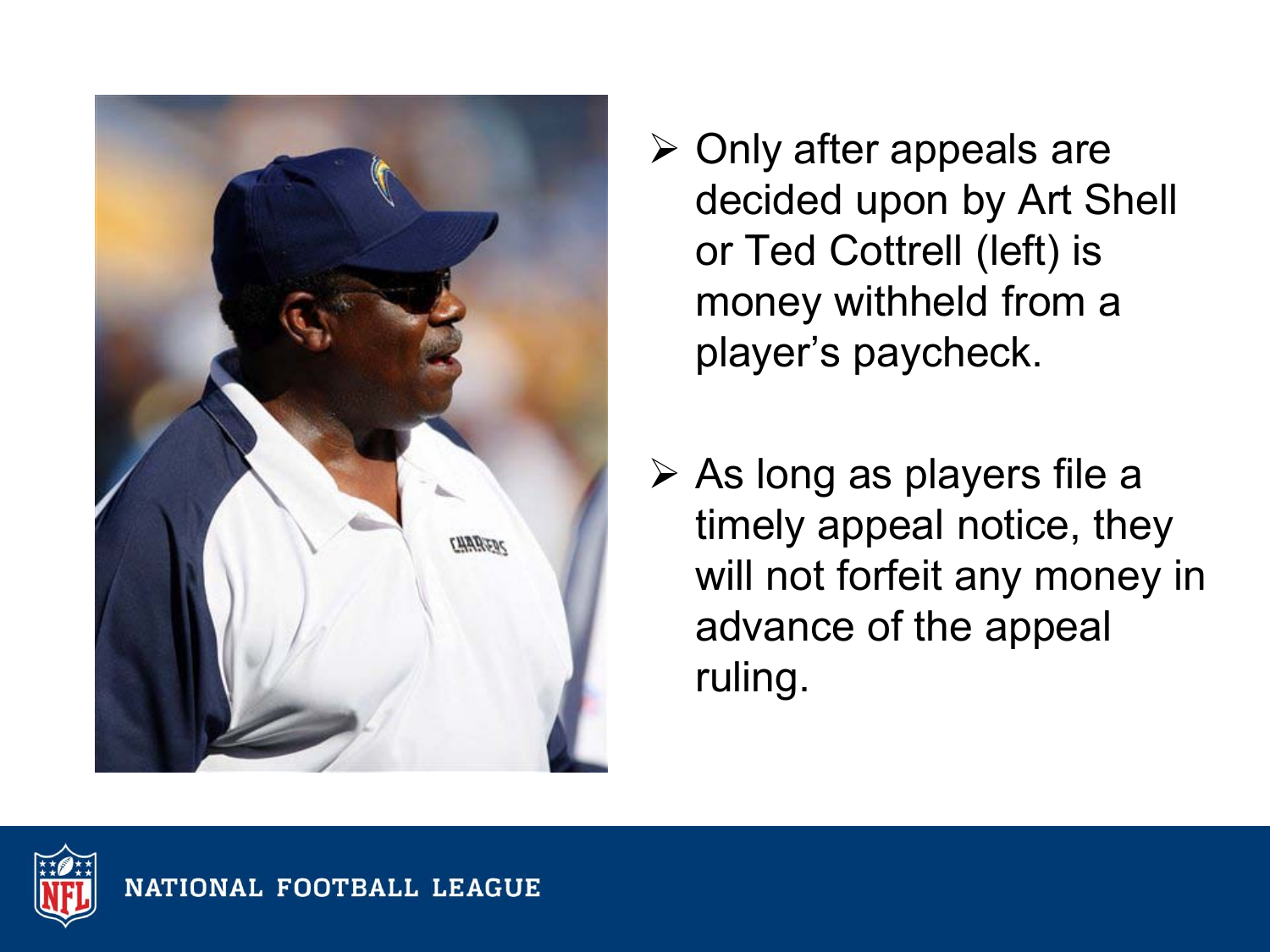- $\triangleright$  Fine money from on-field player fines is donated through NFL Charities to programs for retired players via the NFL Player Care Foundation and the NFLPA's Players Assistance Trust, as well as to support medical research through the Brian Piccolo Memorial Fund and the Lombardi Comprehensive Cancer Care Center.
- $\triangleright$  This on-field fine money has netted an average of approximately \$3 million per year over the last four years for distribution to those charitable organizations.